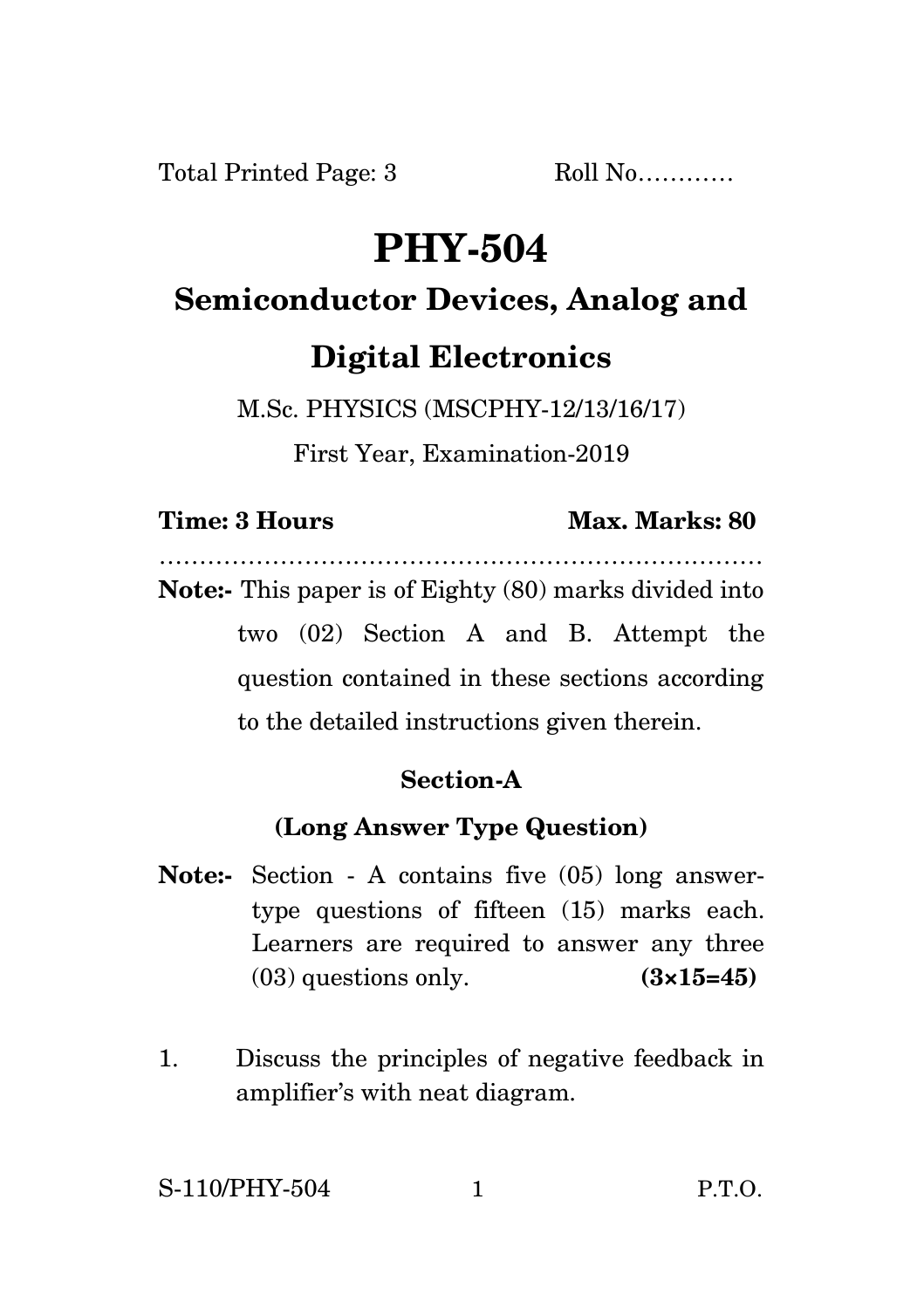- 2. Describe the function of an operational amplifier as.
	- (i) an adder
	- (ii) an integrator
	- (iii) a differentiator
- 3. Discuss 4 : 1 multiplaxer.
- 4. Draw a circuit diagram of EX OR gate and explain its working with truth table at different stages.
- 5. How is an RS flip flop converted into a JK flip – flop? Give its truth table and explain how it is obtained.

#### **Section-B**

#### **(Short Answer Type Question)**

- **Note:-** Section-B contains eight (08) short answer type questions of seven (07) marks each. Learners are required to answer any five (05) questions only. **(5×7=35)**
- 1. What do you mean by Semiconductor? Define with examples the intrinsic and extrinsic semiconductors?
- 2. What is a power supply? Mention its various components and their role.

S-110/PHY-504 2 P.T.O.